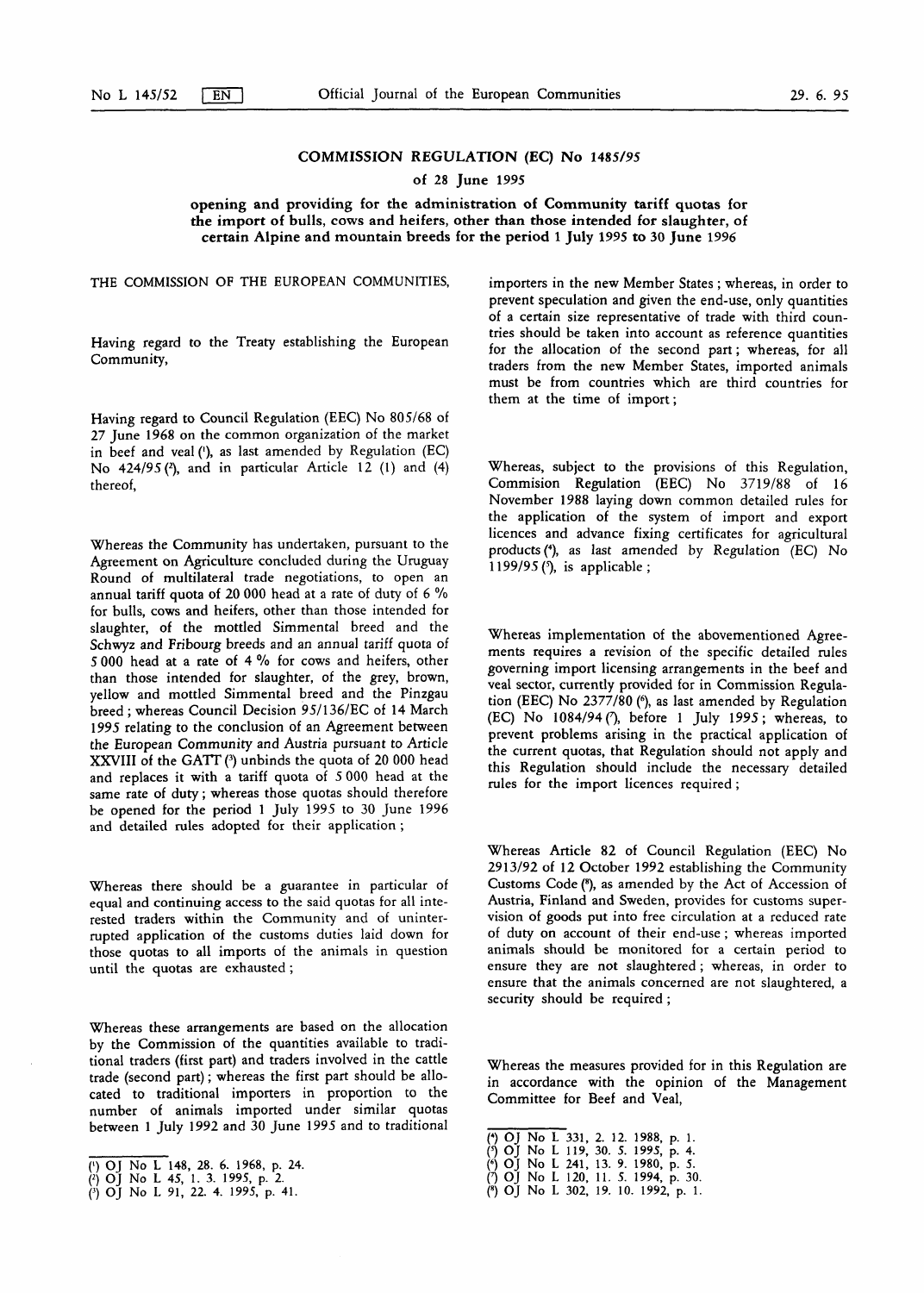HAS ADOPTED THIS REGULATION :

#### Article <sup>1</sup>

1. The following tariff quotas are hereby opened for the period 1 July 1995 to 30 June 1996 :

| Serial<br>No.                  | CN code                                                                                              | Description                                                                                                                                                                   | Quota<br>volume | Customs<br>duty |
|--------------------------------|------------------------------------------------------------------------------------------------------|-------------------------------------------------------------------------------------------------------------------------------------------------------------------------------|-----------------|-----------------|
| 09.0001                        | ex 0102 90 05<br>$ex$ 0102 90 29<br>$ex$ 0102 90 49<br>$ex$ 0102 90 59<br>ex 0102 90 69              | Cows and heifers, other than those<br>intended for slaughter, of the follo-<br>wing mountain breeds : grey, brown,<br>yellow and mottled Simmental<br>breed and Pinzgau breed | 5 0 0 0         | $6\%$           |
| 09.0003                        | $ex$ 0102 90 05<br>ex 0102 90 29<br>ex 0102 90 49<br>ex 0102 90 59<br>ex 0102 90 69<br>ex 0102 90 79 | Bulls, cows and heifers, other than<br>those intended for slaughter, of the<br>breeds :<br>following<br>mottled<br>Simmental breed and Schwyz and<br>Fribourg breeds          | 5 0 0 0         | 4 %             |
| (1) Taric codes : see Annex I. |                                                                                                      |                                                                                                                                                                               |                 |                 |

2. For the purposes of this Regulation, the animals referred to in paragraph <sup>1</sup> shall be considered not to be intended for slaughter if they are not slaughtered within four months of the date of acceptance of the declaration of release for free circulation .

Derogations may, however, be granted in the event of duly proven cases of *force majeure*.

To benefit from the tariff quota covered by serial No 09.0003, the following must be presented :

- for bulls : a predigree certificate,
- for female animals : a pedigree certificate or a certificate of registration in a herdbook certifying the purity of the breed.

1. The two quota volumes referred to in Article 1 (1) shall each be divided into two parts of 80 %, i.e. 4 000 head, and 20 %, i.e. <sup>1</sup> 000 head :

- (a) The first part, equal to 80 % of the quota volume, shall be allocated to :
	- importers from the Community as constituted on 31 December 1994 who are able to furnish proof of having imported animals covered by the quotas between <sup>1</sup> July 1992 and 30 June 1995, and
- importers from the new Member States who are able to furnish proof of having, between <sup>1</sup> July 1992 and 30 June 1995, imported into the Member State in which they are established animals falling within the CN codes referred to in Annex I from countries which, at the time of import, were for them third countries.
- (b) The second part, equal to 20 % of the quota volume, shall be reserved for applicants who can prove that they imported, between <sup>1</sup> July 1994 and 30 June 1995, at least 15 live bovine animals falling within CN code 0102 from countries which, at the time of import, were for them third countries.

Importers must be entered in a national VAT register.

Article 2 2. The first part shall be allocated to importers as referred to in <sup>1</sup> (a) in proportion to their imports under the same quota between <sup>1</sup> July 1992 and 30 June 1995 or to the quantities applied for if they are less than imports during the period in question. The second part shall be allocated to eligible importers as referred to in <sup>1</sup> (b) in proportion to the quantities applied for. In the latter case :

- (a) applications for the right to import more than 50 head shall automatically be reduced to that number ;
- (b) applications which would give rise to a right to import less than 15 head shall not be taken into account ;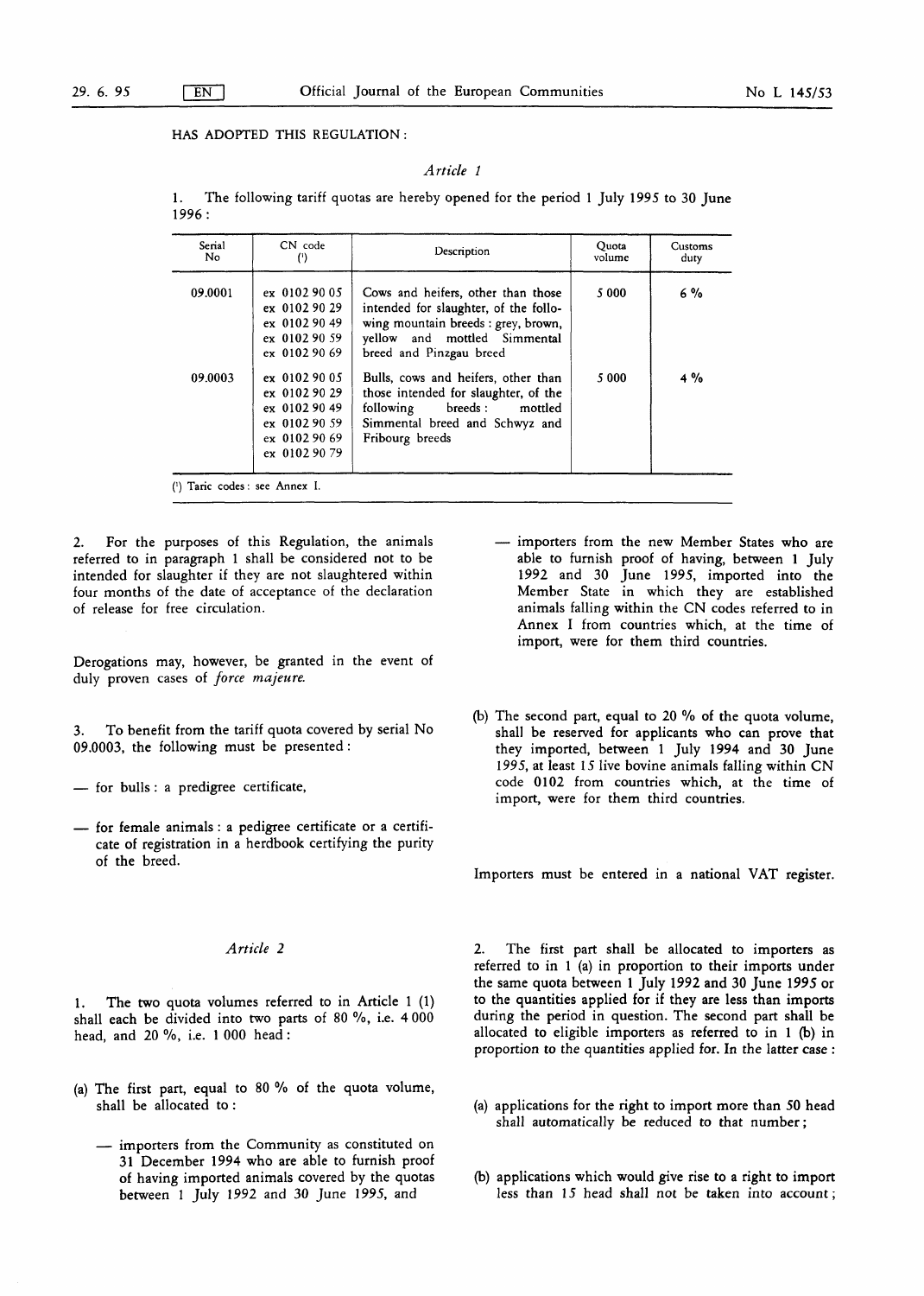(c) quantities which have not been allocated, owing to the minimum 15 head limitation, shall be allocated by drawing lots for batches of 15 head.

3 . Any quantities of one of the two parts of the same tariff quota referred to in paragraph <sup>1</sup> not applied for shall automatically be transferred to the other part of the quota in question.

4. Proof of import shall be provided solely by means of the customs document of release for free circulation duly endorsed by the customs authorities.

#### Article 3

1. An application for the right to import may only be submitted in the Member State in which the applicant is entered in a national VAT register.

2. An applicant may submit only one application per quota and that application shall refer to only one part of the quota.

Where an applicant submits more than one application for a quota, all applications from that person shall be considered invalid.

3. For the purposes of Article 2 (2), all applications, accompanied by the proof referred to in Article 2 (4), must reach the competent authorities by 24 July 1995.

After verifying the documents submitted, the Member States shall notify the Commission, by 11 August 1995, of :

- the number of applicants and the number of head applied for by each category of importer ;
- the average figure for previous imports supplied by each applicant in respect of the quantities reserved for importers as referred to in Article 2 (1) (a).

4. All notifications, including 'zero' notifications, shall be made to the address given in Annex II.

### Article 4

The Commission shall notify the Member States as soon as possible of the quantities to be allocated to each applicant, where necessary as a percentage of the quantity originally applied for or of the applicant's previous imports.

### Article 5

1. Imports of quantities allocated shall be subject to presentation of an import licence.

2. Import licence applications may only be lodged with the competent authority of the Member State in which the applicant is entered in a national VAT register.

3. Pursuant to the notification of allocation from the Commission, import licences shall be issued as soon as possible on application by and in the names of the traders who have obtained rights to import. The issue of licences shall be subject to the lodging by the applicant of a security of ECU 25 per head.

The security shall be released immediately licences are returned to the issuing authority bearing an endorsement by the customs authorities acknowledging import of the animals.

4. Import licences shall be valid for ninety days from the date of issue within the meaning of Article 21 (1) of Regulation (EEC) No 3719/88 . However, their term of validity shall expire on 30 June 1996 at the latest.

5. Without prejudice to the provisions of this Regulation, Regulation (EEC) No 3719/88 shall apply.

Notwithstanding Article 9 (1) of Regulation (EEC) No 3719/88, however, import licences issued pursuant to this Regulation shall not be transferable and shall confer the right to use the tariff quota only if made out in the name entered on the declaration of release for free circulation accompanying them.

Article 8 (4) and the second subparagraph of Article 14 (3) of Regulation (EEC) No 3719/88 shall not apply.

#### Article 6

1. Checks to ensure that imported animals are not slaughtered within four months of release into free circulation shall be carried out in accordance with Article 82 of Regulation (EEC) No 2913/92.

2. Without prejudice to the provisions of Regulation (EEC) No 2913/92, importers shall lodge a security of ECU <sup>1</sup> 367 per tonne with the competent customs authorities to ensure compliance with the obligation not to slaughter the animals.

The security shall be released immediately proof is supplied to the customs authorities concerned that the animals :

- (a) were not slaughtered within four months of the date of release for free circulation, or
- (b) were slaughtered within that period for reasons constituting a case of *force majeure* or for health reasons or died as a result of sickness or an accident.

## Article 7

On the licence application and the licence itself shall be entered :

- (a) in section 8, the country of origin;
- (b) in section 16, the CN codes given in Annex  $I$ ;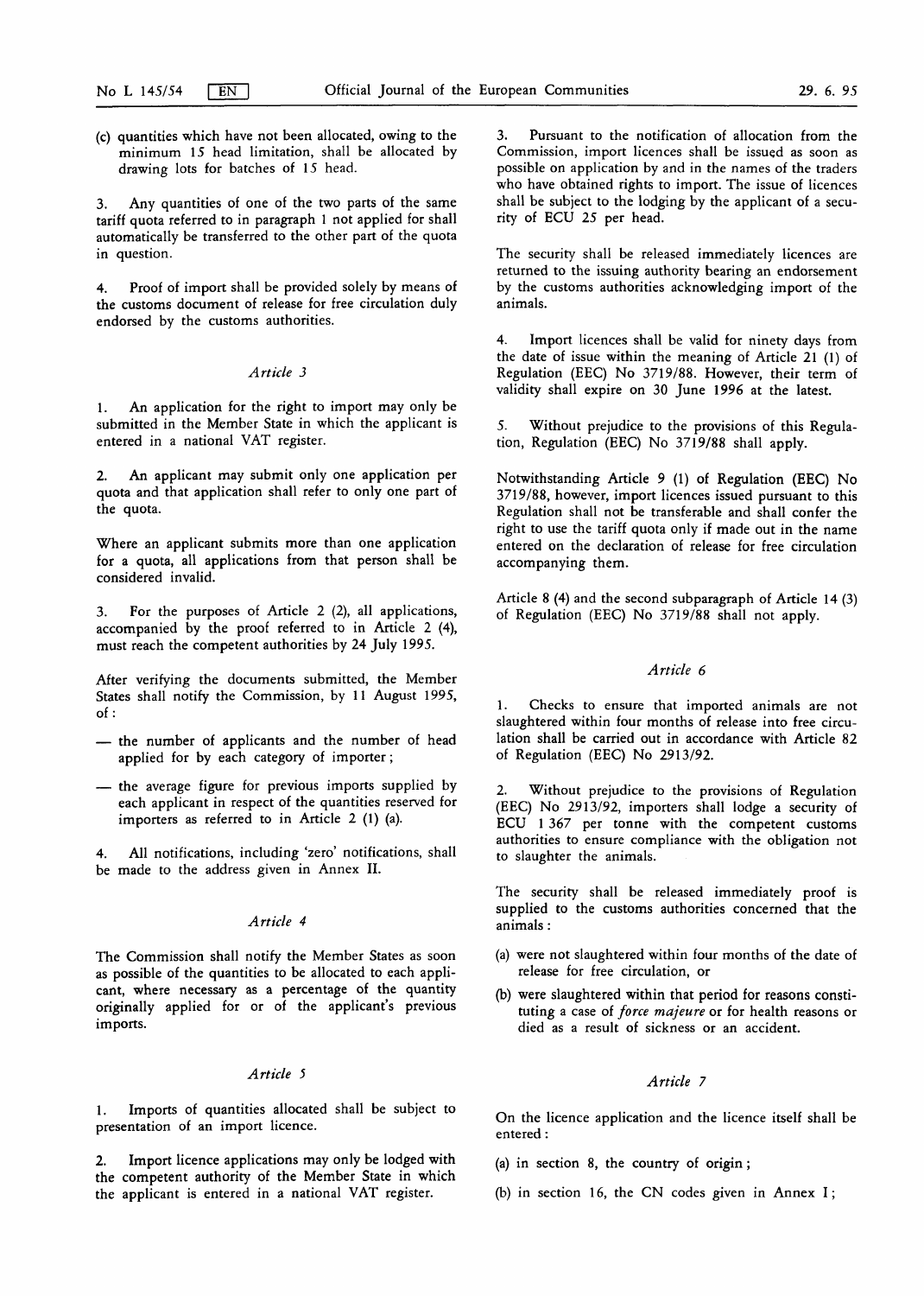- (c) in section 20, one of the following:
	- Razas alpinas y de montaña [Reglamento (CE) n° 1485/951
	- Alpine racer og bjergracer (forordning (EF) nr. 1485/95),
	- Höhenrassen (Verordnung (EG) Nr. 1485/95),
	- Αλπικές και ορεβίσιες φυλές [κανονισμός (ΕΚ) αριθ. 1485/95],
	- Alpine and mountain breeds (Regulation (EC) No 1485/95),
	- Races alpines et de montagne [règlement (CE)  $n^{\circ}$ 1485/951,
	- Razze alpine e di montagna [regolamento (CE) n. 1485/95],
	- Bergrassen [Verordening (EG) nr. 1485/95],
	- Raças alpinas e de montanha [Regulamento (CE) n? 1485/95],
	- Alppi- ja vuoristorotuja [asetus (EY) N:o 1485/95],
	- Alp- och bergraser (förordning (EG) nr 1485/95).

## Article 8

At the beginning of each month, the competent authorities shall forward details of the quantities and the origin of the animals imported during the previous month on

the basis of the returned licences referred to in Article 5 (3).

The information shall be sent by fax to the address given in Annex III.

#### Article 9

1. Quantities for which import licence applications have not been received by 31 March 1996 shall be allocated to importers who have applied for import licences for the total quantity to which they are entitled, irrespective of the provisions of Article  $2$  (1).

2. To that end, by 10 April 1996, Member States shall forward to the address given in Annex II details of the quantities for which no application has been received and the information referred to in the second subparagraph of Article 3 (3). The Commission shall carry out an allocation, by lot, of batches of 15 head and notify the Member States of the result by 17 April 1996.

3. For the purposes of this Article, Articles 5, 6 and 7 shall apply.

#### Article 10

This Regulation shall enter into force on the third day following its publication in the Official Journal of the European Communities.

It shall apply from <sup>1</sup> July 1995.

This Regulation shall be binding in its entirety and directly applicable in all Member States.

Done at Brussels, 28 June 1995.

For the Commission Franz FISCHLER Member of the Commission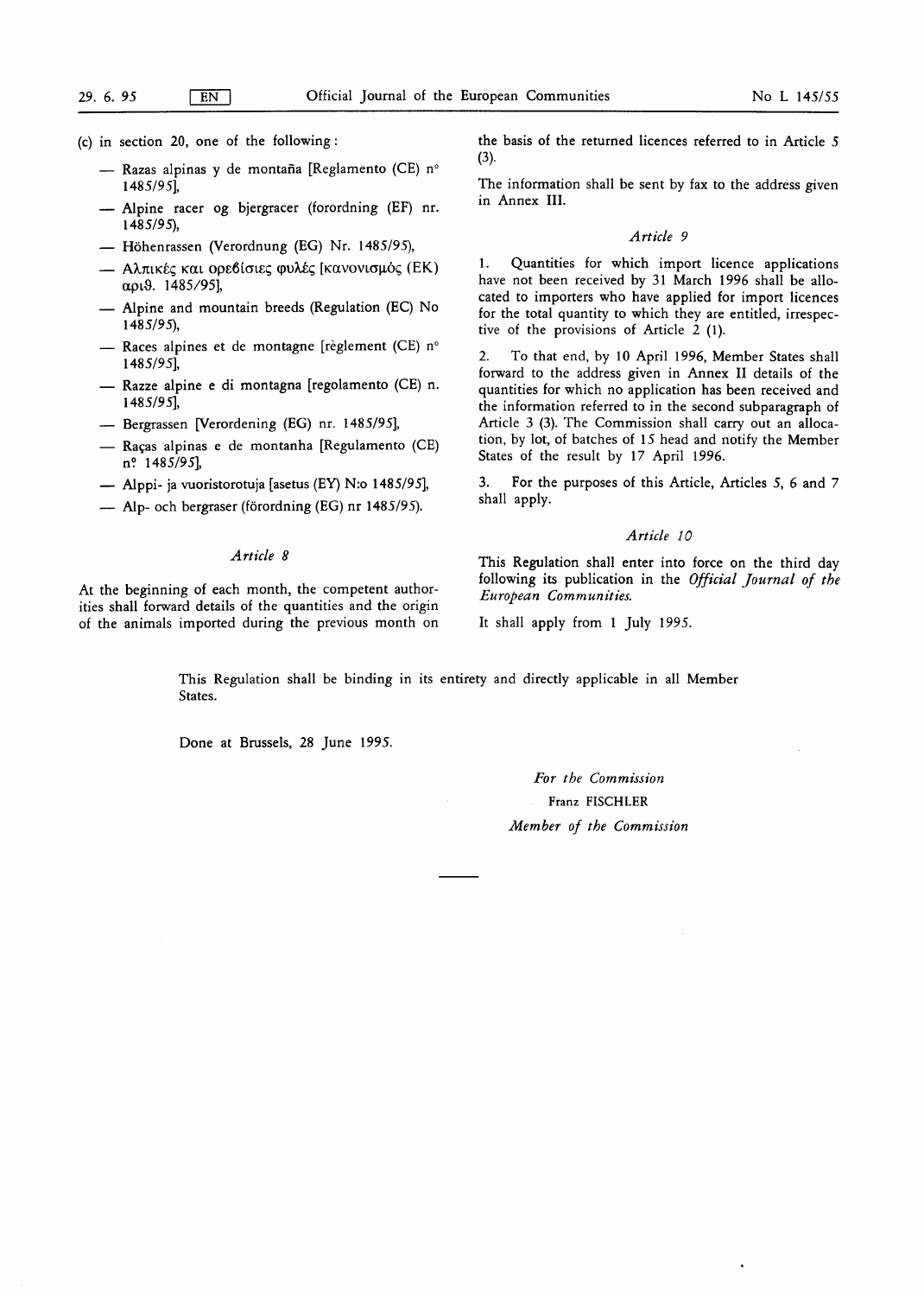$\epsilon$ 

 $\hat{\mathcal{S}}$ 

# ANNEX I

# Taric codes

| Order No | CN code       | Taric code                |
|----------|---------------|---------------------------|
| 09.0001  | ex 0102 90 05 | 0102 90 05*20             |
|          |               | $*40$                     |
|          | ex 0102 90 29 | 0102 90 29 20             |
|          |               | $*40$                     |
|          | ex 0102 90 49 | 0102 90 49*20             |
|          |               | $*40$                     |
|          | ex 0102 90 59 | 0102 90 59*11             |
|          |               | $*19$                     |
|          |               | $*31$                     |
|          |               | *39                       |
|          | ex 0102 90 69 | 0102 90 69*10             |
|          |               | $*30$                     |
| 09.0003  | ex 0102 90 05 | 0102 90 05*30             |
|          |               | $*40$                     |
|          |               | .50                       |
|          | ex 0102 90 29 | 0102 90 29*30             |
|          |               | $*40$                     |
|          |               | .50                       |
|          | ex 0102 90 49 | 0102 90 49*30             |
|          |               | $*40$                     |
|          |               | .50                       |
|          | ex 0102 90 59 | 0102 90 59*21             |
|          |               | .29                       |
|          |               | 31                        |
|          |               | '39                       |
|          | ex 0102 90 69 | 0102 90 69*20             |
|          |               | $*30$                     |
|          | ex 0102 90 79 | $01029079$ <sup>2</sup> 1 |
|          |               | *29                       |